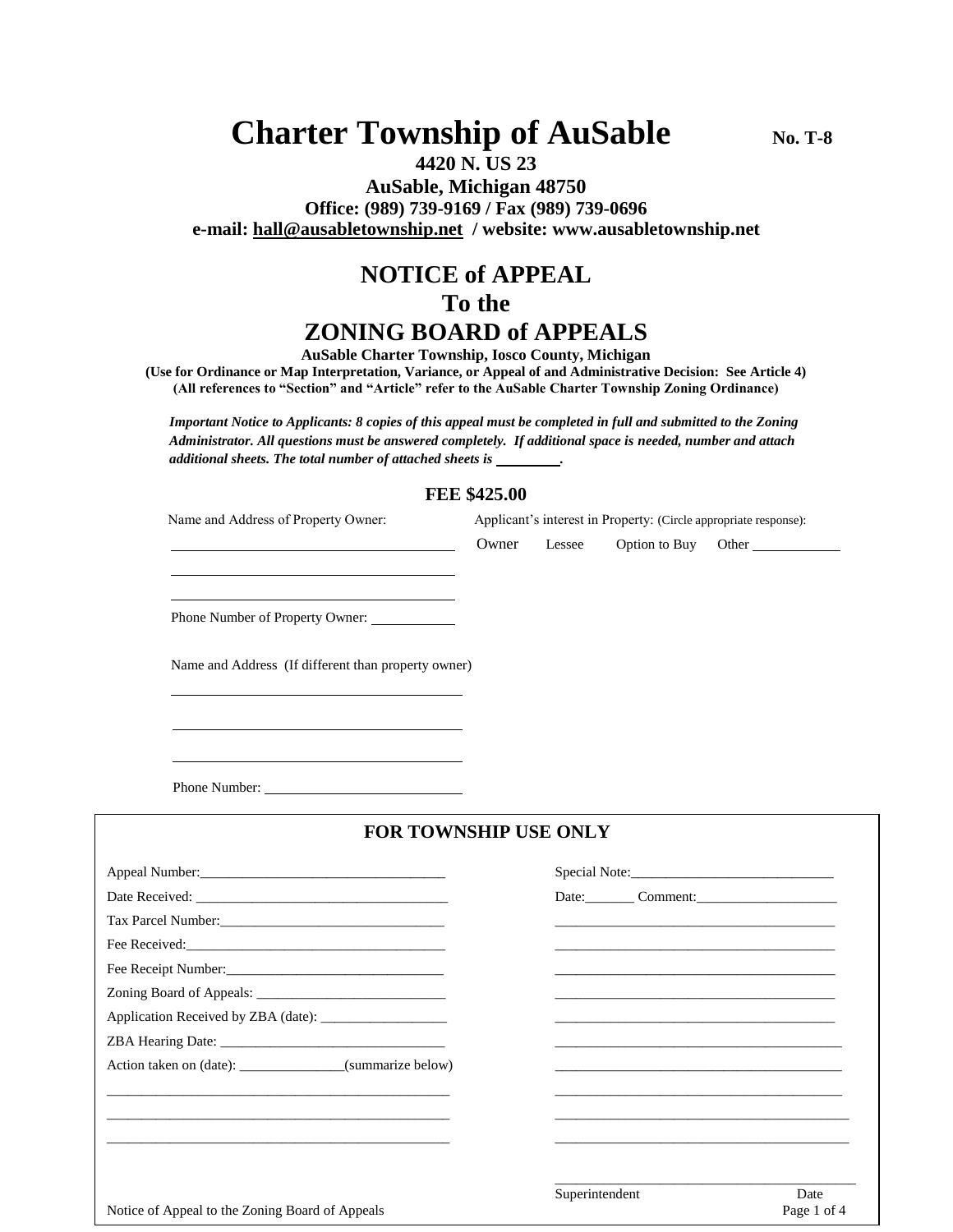#### **PART 1: ACTION REQUESTED**

#### **(This part is to be completed for all requests)**

I (we), the undersigned, request a hearing before the AuSable Charter Township Board of Appeals for the purpose indicated below (circle the appropriate purpose):

> Ordinance Text or Variance Variance Appeal from an Map Interpretation and a metal and a metal and a metal Administrative Decision

#### **PART 2: REOUEST for VARIANCE from the REQUIREMENTS of the ZONING ORDINANCE (This part is to be completed for variance requests only. See Section 4.05 (c))**

A. State specifically the variance being requested (such as a 5 foot reduction on side yard setback 20%. reduction in parking spaces. etc).

B. Describe the peculiar or unusual characteristics of your property, which require the granting of a variance. **\_\_\_\_\_**too narrow \_\_\_\_\_\_\_elevation \_\_\_\_\_\_\_soil \_\_\_\_\_too small \_\_\_\_\_\_\_slope \_\_\_\_\_\_\_subscribe \_\_\_\_\_too shallow \_\_\_\_\_\_\_shape \_\_\_\_\_\_\_other (please specify)

- C. State exactly what is intended to be done on the property, which necessitates a variance from the Zoning Ordinance.
- D. Justification for granting the requested variance. Answer the following questions (See Section 4.05 (c)).
	- 1. Are there any practical difficulties or unnecessary hardships, which prevent carrying out the strict letter of this Ordinance?
	- 2. Does a genuine hardship exist because of unique circumstances or physical conditions such as narrowness, shallowness, shape or topography of the property involved, or to the intended use of the property, that do not generally apply to other property or uses in the same zoning district, and shall not be recurrent in nature?
	- 3. Did the hardship or special conditions or circumstances result from actions of the applicant? If so how?
	- 4. Will the variance relate to property under control of the applicant?
	- 5. Will the variance be in harmony with the general purpose and intent of this Ordinance and not cause a substantial adverse affect upon surrounding property, property values, and the use and enjoyment of property in the neighborhood or district?
	- 6**.** Will strict compliance with ordinance requirements unreasonably prevent the applicant from using the property for a permitted purpose, or render conformity unnecessarily burdensome?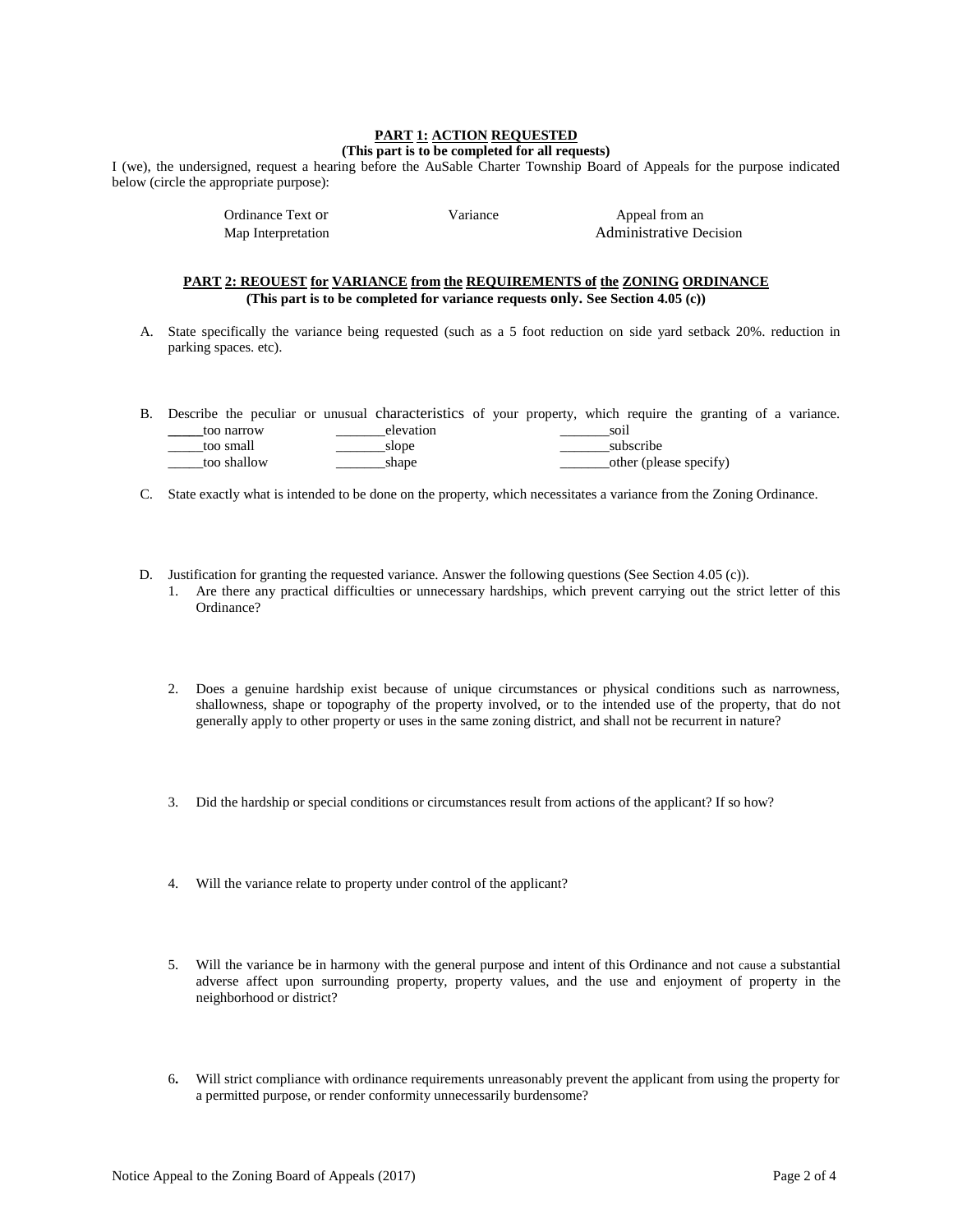- 7. Is the variance requested the minimum amount necessary to overcome the inequity inherent in the particular property or mitigate the hardship?
- 8. Will the variance permit the establishment, within a zoning district, of any use, which is not permitted by right within that zoning district?
- E. Legal description of subject property (attach survey if possible):

F. Address of property:

- G. This property is (circle appropriate answer): unplatted or platted If platted, name of plat:
- H. Present use of the property is**:**
- I. Existing zoning classification of the property:
- J. Drawings: Eight (8) copies of a plan drawn to scale of 1 inch = 1CC feet must be submitted with this application clearly showing, but not limited to property lines, lot shape and dimensions, proposed and existing building locations and dimensions, parking and yard areas. and features for which a variance is being requested.

#### **PART 3: INTERPRETATION OF ZONING ORDINANCE OR MAP** (**This part is to be completed for ordinance interpretation requests only, See Section 4.05(B))**

- A. The appellant respectfully requests the Board of Appeals make an interpretation of (check off appropriate section):  $\Box$  The provisions of Section of the AuSable Charter Township Zoning Ordinance. (SEE Section 4.05 B.1.)
	- $\Box$  The location of distinct boundaries on the Zoning Map as applied to the property described in this application (SEE Section 4.05 B.2).
	- Automobile parking (SEE Section 4.05 B.3.)
	- Other, specify (SEE Section 4.05 B.4.):

B. Please Describe in detail the nature of the problem to be interpreted and the reason for the request.